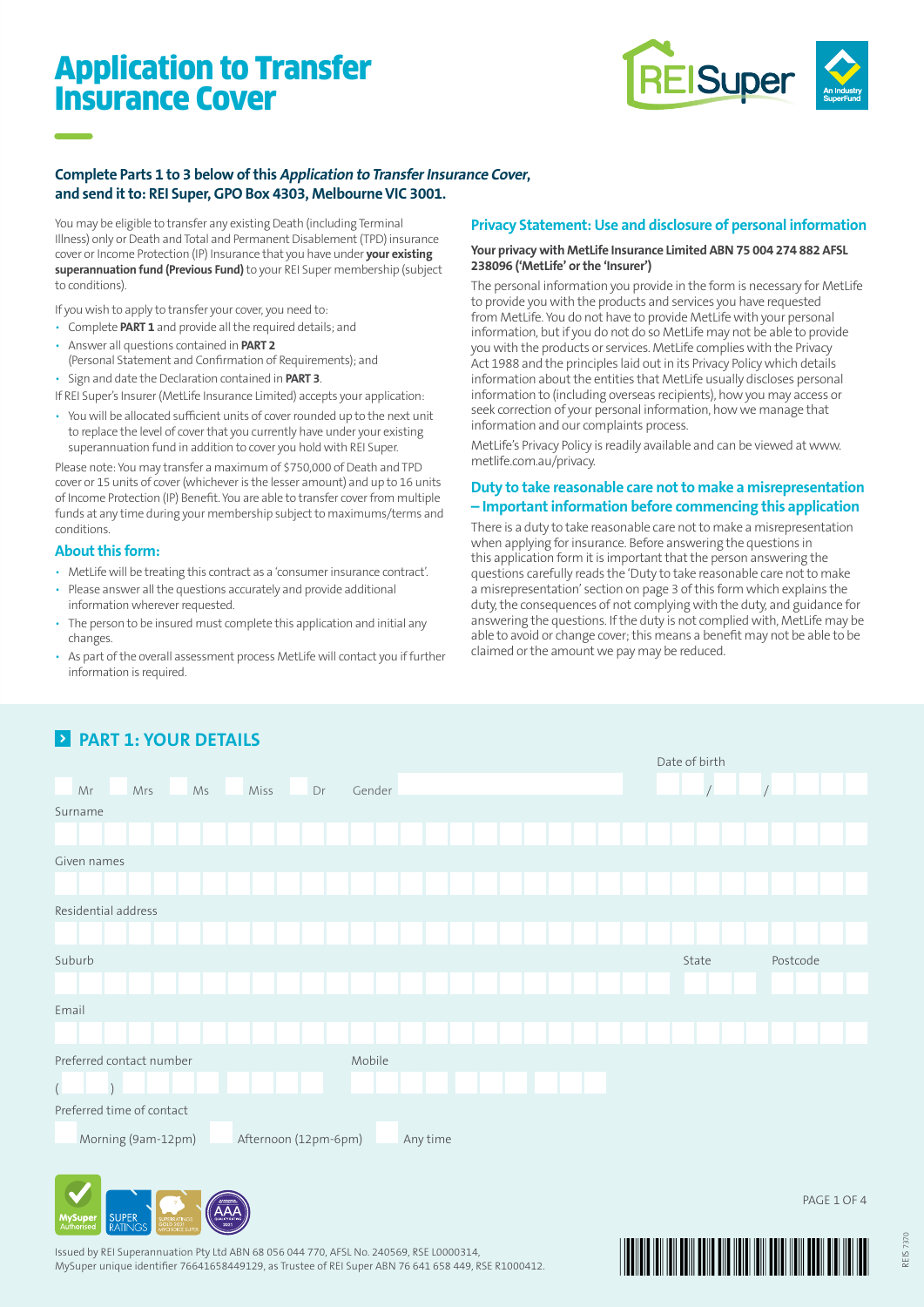# Application to Transfer Insurance Cover cont...

### **Employer details**

| Company name             |           |                   |
|--------------------------|-----------|-------------------|
|                          |           |                   |
| Contact person           |           |                   |
|                          |           |                   |
| Contact telephone number | Facsimile |                   |
| $\sqrt{2}$               |           |                   |
| Postal address           |           |                   |
|                          |           |                   |
| Suburb                   |           | Postcode<br>State |
|                          |           |                   |

### **Previous fund details (the Fund/s from which cover is to be transferred)**

This application will be considered incomplete without at least one of the identifiers provided.

|  | Name of Fund |
|--|--------------|
|--|--------------|

| Member number | Australian Business Number (ABN) | SPIN |
|---------------|----------------------------------|------|
|               |                                  |      |
| Name of Fund  |                                  |      |
|               |                                  |      |
| Member number | Australian Business Number (ABN) | SPIN |
|               |                                  |      |
| Name of Fund  |                                  |      |
|               |                                  |      |
| Member number | Australian Business Number (ABN) | SPIN |
|               |                                  |      |

### **PART 2: PERSONAL STATEMENT AND CONFIRMATION OF REQUIREMENTS**

In order for REI Super and its Insurer to consider your application to transfer your insurance cover from your Previous Fund, you must answer each of the questions below.

NOTE - You can only transfer insurance cover from your Previous Fund which is the same type of insurance cover that you currently have with REI Super. For example, if you currently have Death & TPD insurance with REI Super, you can apply to transfer your Death & TPD insurance cover from your Previous Fund. If you do not have insurance cover with REI Super at all, you will not be eligible to transfer your insurance cover until your insurance commences with REI Super.

### **DO NOT CANCEL YOUR PREVIOUS COVER UNTIL REI SUPER CONFIRMS ACCEPTANCE.**

| 1. Will you be transferring the whole of your account                 |      |           |
|-----------------------------------------------------------------------|------|-----------|
| balance in your Previous Fund to REI Super?                           | YFS. | <b>NO</b> |
| If 'Yes', please complete a Rollover Form (available on the REI Super |      |           |

website at **reisuper.com.au**) and attach it to this application.

 If your answer is 'No', you will not be eligible to transfer your insurance cover via this form. You will need to complete a Application for Insurance form and be accepted by the Insurer.

 Note: If you have already transferred your superannuation account balance from your Previous Fund, you do not need to complete the Rollover Form.

- 2. Please confirm (by ticking the box below) that all of the following statements are true and correct:
	- a) The existing insurance cover under my Previous Fund will be cancelled; and
	- b) I will not be transferring the cover under my Previous Fund to any other division or section of my Previous Fund or to any other fund; and

c) I will not either effect a continuation option, or subsequently reinstate cover within my Previous Fund or any other division or associated fund.

 I confirm that all three statements are true and correct and agree to abide by these requirements. YES NO

 If your answer is 'No', you will not be eligible to transfer your insurance cover via this form. You will need to complete a Application for Insurance form and be accepted by the Insurer.

3. Do you currently hold the same type of insurance cover with REI Super that you are applying to transfer from your Previous Fund? The VES NO

If you answer is 'No', you will not be eligible to transfer your insurance cover via this form. You will need to complete a Application for Insurance form and be accepted by the Insurer.

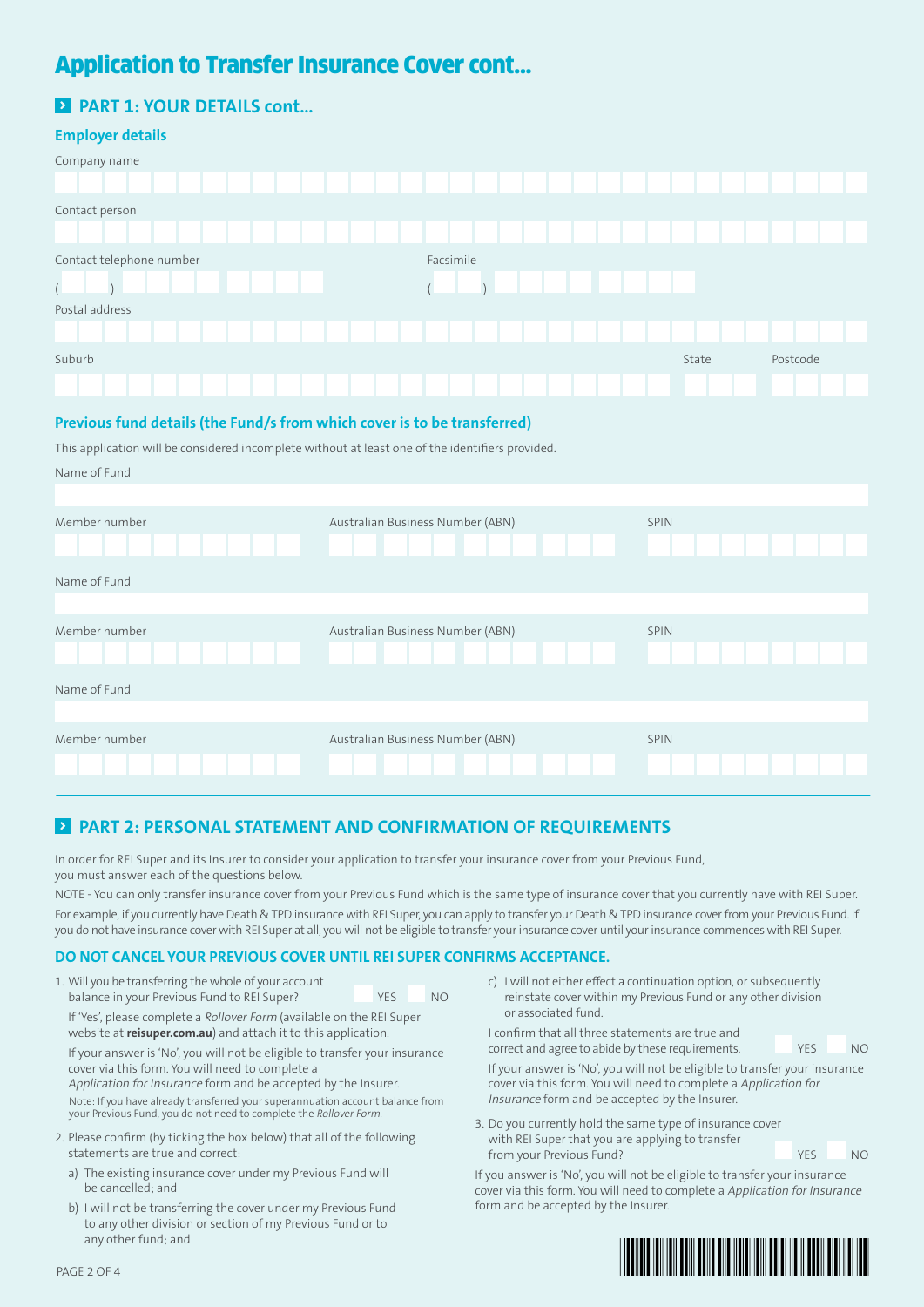### **E** PART 2: PERSONAL STATEMENT AND CONFIRMATION OF REQUIREMENTS cont...

4. The level and type of cover under my Previous Fund(s) are as follows:

| The rever and cype or cover ander my ricvious rand(s) are as ronows.                                                                                                                                                                                                                                                                                                                                                                                                                                                                                                                                                                                                                                                                                   |                                                          |                                                                                                                                                                                                                                                                                                                                                                                                                                                                                                                                                                                                                                                                                                                                          |                                                                 |  |
|--------------------------------------------------------------------------------------------------------------------------------------------------------------------------------------------------------------------------------------------------------------------------------------------------------------------------------------------------------------------------------------------------------------------------------------------------------------------------------------------------------------------------------------------------------------------------------------------------------------------------------------------------------------------------------------------------------------------------------------------------------|----------------------------------------------------------|------------------------------------------------------------------------------------------------------------------------------------------------------------------------------------------------------------------------------------------------------------------------------------------------------------------------------------------------------------------------------------------------------------------------------------------------------------------------------------------------------------------------------------------------------------------------------------------------------------------------------------------------------------------------------------------------------------------------------------------|-----------------------------------------------------------------|--|
| a) Total Death Cover:<br>Ŝ.<br>(maximum \$750,000 or the equivalent of 15 units of cover)<br>b) Total TPD Cover:<br>(maximum \$750,000 or the equivalent of 15 units of cover)<br>c) Monthly Income Protection Insurance Benefit:<br>(maximum 16 units of cover)<br>You will be allocated the nearest number of units to replace the<br>monthly benefit in your Previous Fund.                                                                                                                                                                                                                                                                                                                                                                         |                                                          | d) Income Protection waiting period:<br>days<br>If the waiting period you had with your former fund is not available<br>with REI Super, you will be allocated the next longest waiting period<br>available under REI Super.<br>e) Income Protection Insurance benefit period: 2 years<br>If you are applying to transfer your income protection cover, what is<br>your annual insurable income (salary)?<br>Ś.<br>Please also attach the most recent superannuation statement(s),<br>confirming the level and type of cover you have under your<br><b>Previous Fund.</b>                                                                                                                                                                 |                                                                 |  |
| <b>Health questions</b><br>1. Do you have any illness or injury that prevents you<br>from performing any of the duties of your usual<br>occupation in a full-time capacity (even if you are<br>not currently employed on a full-time basis)?<br>2. Have you ever claimed, or are you considering<br>claiming, any sickness, accident, disability or life<br>insurance benefits, worker's compensation, or any<br>other benefits for illness or injury?<br>3. In the last 12 months have you had any illness or<br>injury that:<br>(a) caused you to take time off work for more than<br>10 consecutive working days, or<br>(b) required modification to your normal working<br>hours or duties?<br>4. Have you been diagnosed with an illness that, in | YES<br><b>NO</b><br>YES<br><b>NO</b><br>YES<br><b>NO</b> | 5. Are you considering seeking any medical advice or<br>treatment for any illness or injury that:<br>(a) you have not already consulted a medical<br>professional for, or<br>(b) appears to be getting worse?<br>6. Has an application for Life, Trauma, Total & Permanent<br>Disability (TPD), Income Protection (IP) or Disability<br>Insurance on your life ever been declined or deferred?<br>Note: If you answer Yes to any of the questions 1 to 6, you will not be<br>eligible to transfer your existing insurance to REI Super.<br>7. Was your previous cover accepted with any premium<br>loadings, exclusions or any other special terms<br>or conditions?<br>If you answered Yes to question 7, please provide details below. | YES<br><b>NO</b><br>YES<br><b>NO</b><br><b>YES</b><br><b>NO</b> |  |
| the opinion of a medical professional, reduces your<br>life expectancy to less than 24 months?                                                                                                                                                                                                                                                                                                                                                                                                                                                                                                                                                                                                                                                         | <b>YES</b><br><b>NO</b>                                  |                                                                                                                                                                                                                                                                                                                                                                                                                                                                                                                                                                                                                                                                                                                                          |                                                                 |  |
|                                                                                                                                                                                                                                                                                                                                                                                                                                                                                                                                                                                                                                                                                                                                                        |                                                          |                                                                                                                                                                                                                                                                                                                                                                                                                                                                                                                                                                                                                                                                                                                                          |                                                                 |  |

### **PART 3: INFO FROM METLIFE – THE DUTY TO TAKE REASONABLE CARE NOT TO MAKE A MISREPRESENTATION:**

When you apply for life insurance, we will ask you a number of questions.

Our questions will be clear and specific. They will be about things such as your health and medical history, occupation, income, lifestyle, pastimes, and other insurance.

The answers given in response to our questions are very important. We use them to decide if we can provide cover to you and, if we can, the terms of the cover and the premium we will charge.

**Care must be taken to answer all questions we ask as part of your insurance application honestly and accurately. Otherwise, you may not be able to rely on your insurance when it's needed the most.**

### **The duty to take reasonable care**

When applying for insurance, there is a duty to take reasonable care not to make a misrepresentation.

A misrepresentation could be made if an answer is given that is false, only partially true, or that does not fairly reflect the truth. This means when answering our questions, you should respond fully, honestly and accurately.

The duty to take reasonable care not to make a misrepresentation applies any time you answer our questions as part of an initial application for insurance, an application to extend or make changes to existing insurance, or an application to reinstate insurance.

You are responsible for all answers given, even if someone assists you with your application.

We may later investigate the answers given in your application, including at the time of a claim.

### **Consequences of not complying with the duty**

If there is a failure to comply with the duty to take reasonable care not to make a misrepresentation, it can have serious consequences for your insurance, such as those explained below:

| Potential<br>consequences                 | <b>Additional</b><br>explanation                                                                                           | Impact on claims                                                                            |
|-------------------------------------------|----------------------------------------------------------------------------------------------------------------------------|---------------------------------------------------------------------------------------------|
| Your cover being<br>avoided               | This means your cover<br>will be treated as if it<br>never existed                                                         | Any claim that has<br>been made will not be<br>payable                                      |
| The amount of your<br>cover being changed | Your cover level could be<br>reduced                                                                                       | If a claim has been<br>made, a lower benefit<br>may be payable                              |
| The terms of your cover<br>being changed  | We could, for example,<br>add an exclusion to<br>your cover meaning<br>claims for certain<br>events will not be<br>payable | If a claim has been<br>made for an event that<br>is now excluded, it will<br>not be payable |

If we believe there has been a breach of the duty to take reasonable care not to make a misrepresentation, we will let you know our reasons and the information we rely on and give you an opportunity to provide an explanation.

In determining if there has been a breach of the duty, we will consider all relevant circumstances.

The rights we have if there has been a failure to comply with the duty will depend on factors such as what we would have done had a misrepresentation not been made during your application process and whether or not the misrepresentation was fraudulently made.

If we decide to take some action on your cover, we will advise you of our decision and the process to have this reviewed or make a complaint if you disagree with our decision.



PAGE 3 OF 4